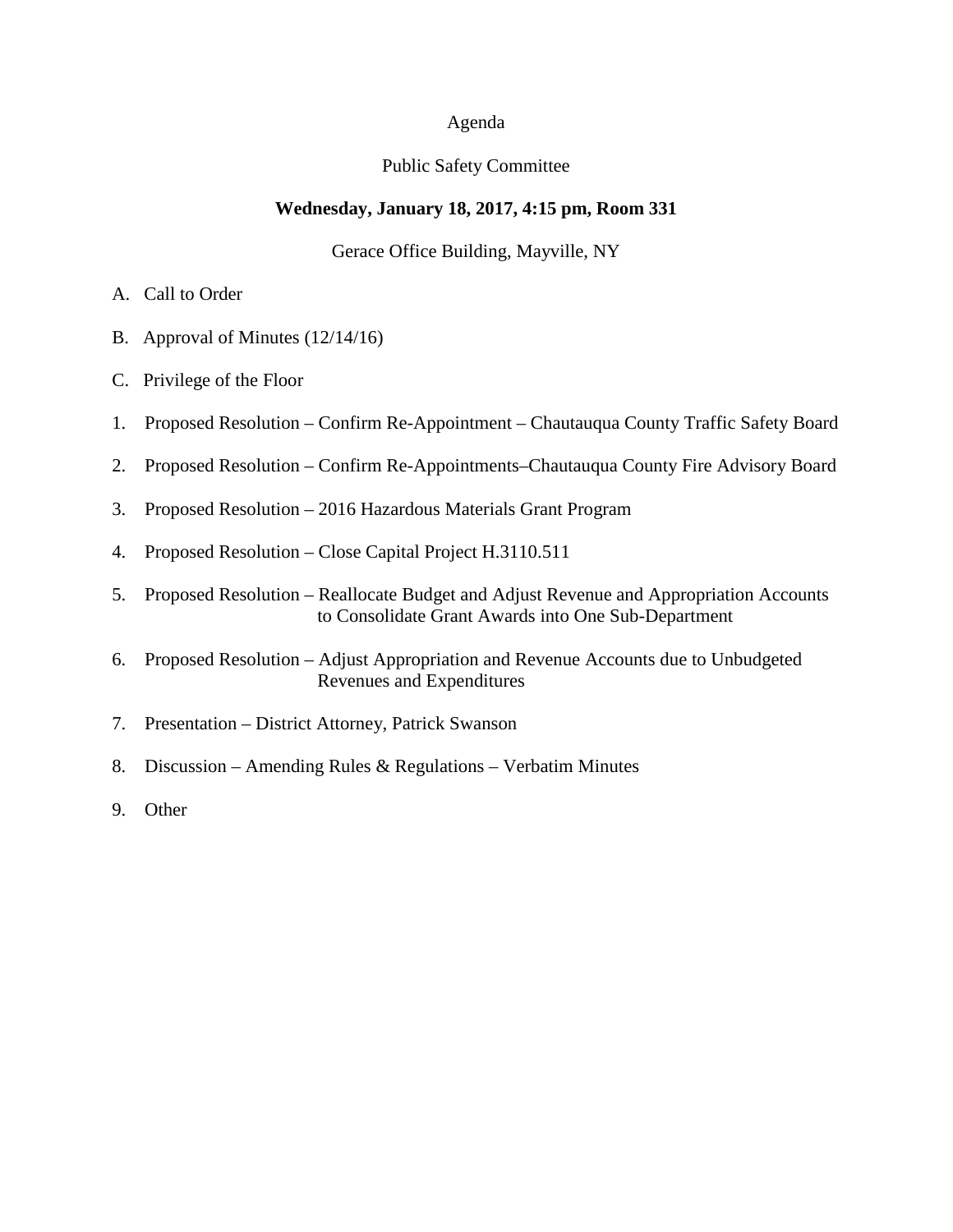**TITLE:** Confirm Re-Appointment - Chautauqua County Traffic Safety Board

**BY:** Public Safety Committee:

**AT THE REQUEST OF:** County Executive Vincent W. Horrigan:

WHEREAS, County Executive Vincent W. Horrigan, has submitted the following re-appointment for action by the Chautauqua County Legislature; therefore be it

RESOLVED, That the Chautauqua County Legislature does hereby confirm the following re-appointment to the Chautauqua County Traffic Safety Board.

Lisa Schmidtfrerick-Miller 2373 Erickson Rd. Ashville, N.Y. 14710 Term Expires: 1/31/19

## **\_\_\_\_\_\_\_\_\_\_\_\_\_APPROVED \_\_\_\_\_\_\_\_\_\_\_\_\_VETOES (VETO MESSAGE ATTACHED)**

**\_\_\_\_\_\_\_\_\_\_\_\_\_\_\_\_\_\_\_\_\_\_\_\_\_\_\_\_\_\_\_\_\_\_\_\_ \_\_\_\_\_\_\_\_\_\_\_\_\_**

**County Executive Date**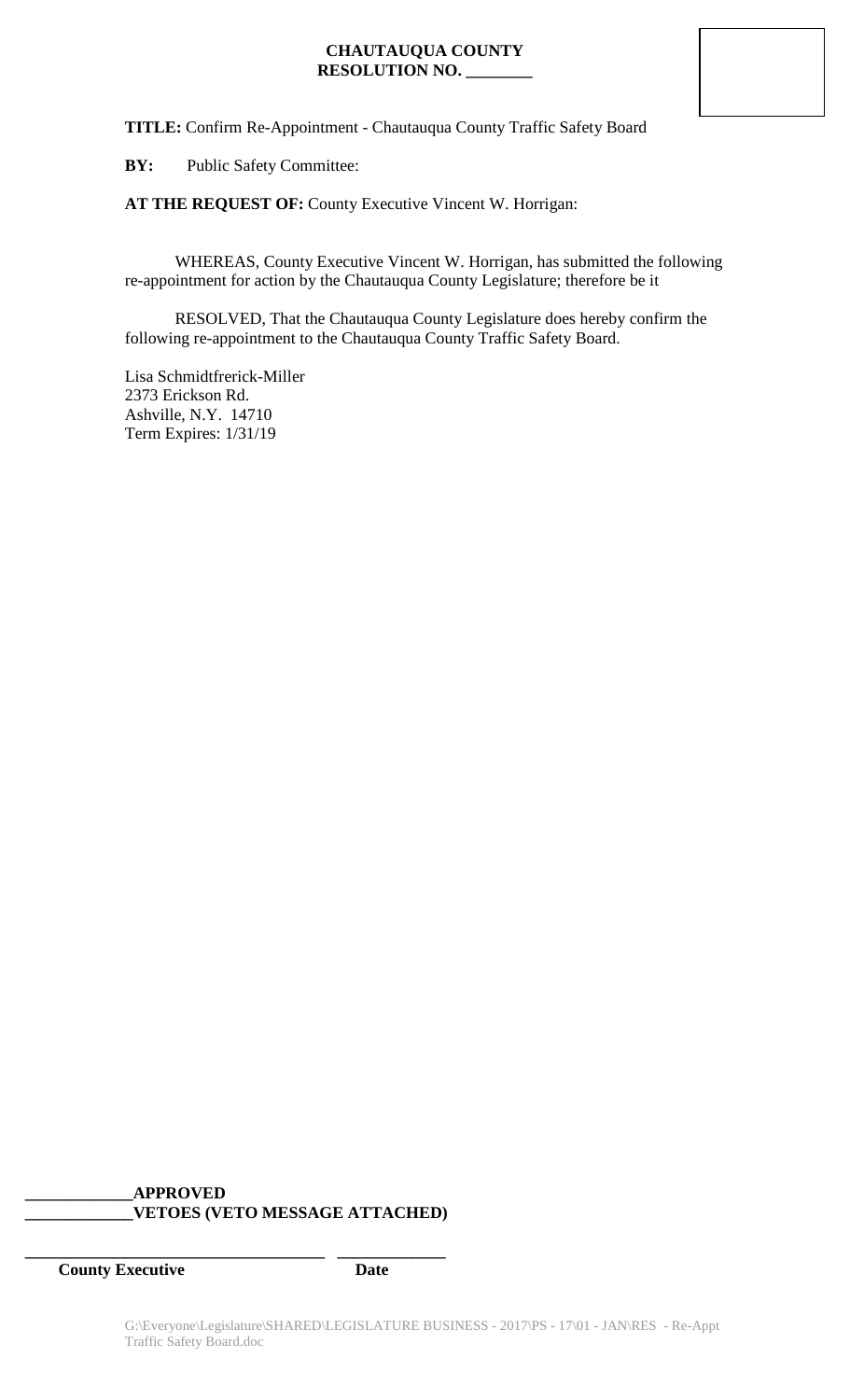**TITLE:** Confirm Re-Appointments-Chautauqua County Fire Advisory Board

**BY:** Public Safety Committee:

**AT THE REQUEST OF:** County Executive Vincent W. Horrigan:

WHEREAS, County Executive, Vincent W. Horrigan, has submitted the following reappointments to the Chautauqua County Legislature for action; now therefore be it

RESOLVED, That the Chautauqua County Legislature hereby confirms the following reappointments to the Chautauqua County Fire Advisory Board.

1<sup>st</sup> Battalion

Lawrence Barter **Internal Contract Contract Contract Contract Contract Contract Contract Contract Contract Contract Contract Contract Contract Contract Contract Contract Contract Contract Contract Contract Contract Contrac** 9 Pine Drive 26 Burgess Street Term Expires: 1/31/18 Term Expires: 01/31/18

Steve Lehnen Allen Parker 9791 Route 60 8562 Shumla Road Fredonia, NY 14063 Cassadaga, NY 14718

Brian Purol **Christopher Wichlacz** 3681 New Road 3381 Tarbox Road Dunkirk, NY 14048 Cassadaga, NY 14718 Term Expires: 01/31/18 Term Expires: 1/31/18

 $2<sup>nd</sup>$  Battalion

Al Akin Lyle Holland 5984 Manor Drive 47 Clinton Street Chautauqua, NY 14722 Westfield, NY 14787 Term Expires: 1/31/18 Term Expires: 1/31/18

Matthew Oehlbeck Mark Smith 159 Park Street 9437 E. Main Road Sherman, NY 14781 Ripley, NY 14775

Ronald Trippy Burl Swanson 6755 S. Portage Road 6168 Wright Road 6168 Wright Road 6168 Wright Road 6168 Wright Road 6168 Wright Road 6168 Wright Road 6168 Wright Road 6168 Wright Road 6168 Wright Road 6168 Wright Road 6168 Wright Road 6168 Wright Ro

Fredonia, NY 14063 Silver Creek, NY 14136

Term Expires: 1/31/18 Term Expires: 01/31/18

Term Expires: 1/31/18 Term Expires: 1/31/18

Dewittville, NY 14728 Term Expires: 1/31/18 Term Expires: 1/31/18

## **\_\_\_\_\_\_\_\_\_\_\_\_\_APPROVED \_\_\_\_\_\_\_\_\_\_\_\_\_VETOES (VETO MESSAGE ATTACHED)**

\_\_\_\_\_\_\_\_\_\_\_\_\_\_\_\_\_\_\_\_\_\_\_\_\_\_\_\_\_\_\_\_\_\_ \_\_\_\_\_\_\_\_\_\_\_\_\_\_ **County Executive Date**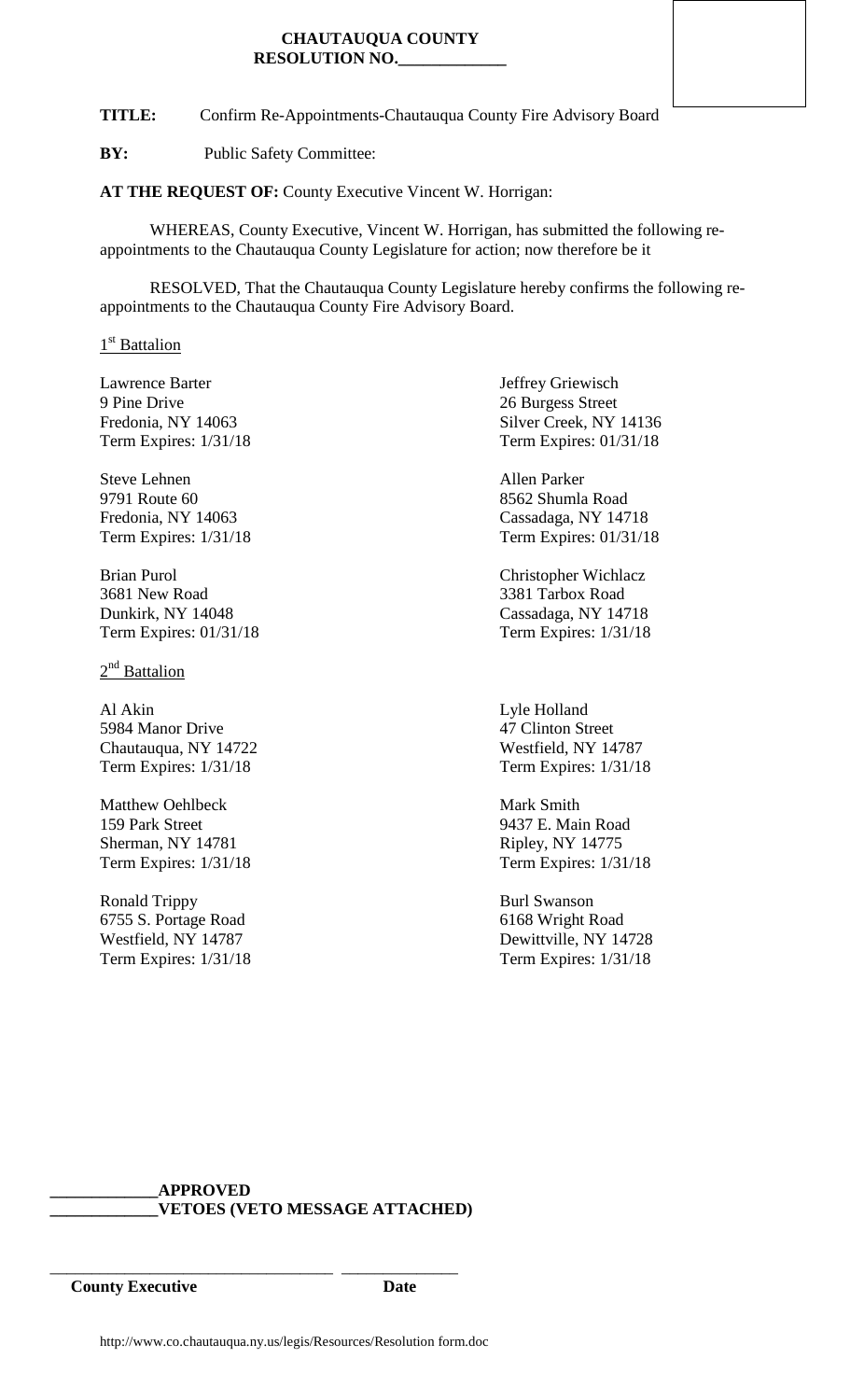# 3<sup>rd</sup> Battalion

Ronald V. Johnson Jackson Knowlton 1265 Norby Road 2141 Shadyside Road Jamestown, NY 14701 Lakewood, NY 14750 Term Expires: 1/31/18 Term Expires: 1/31/18

Jamestown, NY 14701 Clymer, NY 14724 Term Expires: 1/31/18 Term Expires: 1/31/18

Chet Harvey 200 Spring Street Jamestown, NY 14701 Term Expires: 1/31/18

4<sup>th</sup> Battalion

Lance Hedlund Lloyd K. Johnson Jr. 14 Dunn Avenue 752 N. Park Street Jamestown, NY 14701 Ellington, NY 14732 Term Expires: 1/31/18 Term Expires: 1/31/18

Jeff Molnar Peter Samuelson Term Expires: 1/31/18 Term Expires: 1/31/18

Greg Scott Barry Swanson 3517 Cemetery Street 4870 Bayview Road

Sam Salemme Randall Shampoe Jr. 217 Dearing Avenue 690 Clymer-Sherman Road

30 Main Street 4696 Maple Grove Road Bemus Point, NY 14712 Bemus Point, NY 14712

Kennedy, NY 14747 Bemus Point, NY 14712 Term Expires: 1/31/18 Term Expires: 1/31/18

**\_\_\_\_\_\_\_\_\_\_\_\_\_APPROVED \_\_\_\_\_\_\_\_\_\_\_\_\_VETOES (VETO MESSAGE ATTACHED)**

**County Executive Date**

\_\_\_\_\_\_\_\_\_\_\_\_\_\_\_\_\_\_\_\_\_\_\_\_\_\_\_\_\_\_\_\_\_\_ \_\_\_\_\_\_\_\_\_\_\_\_\_\_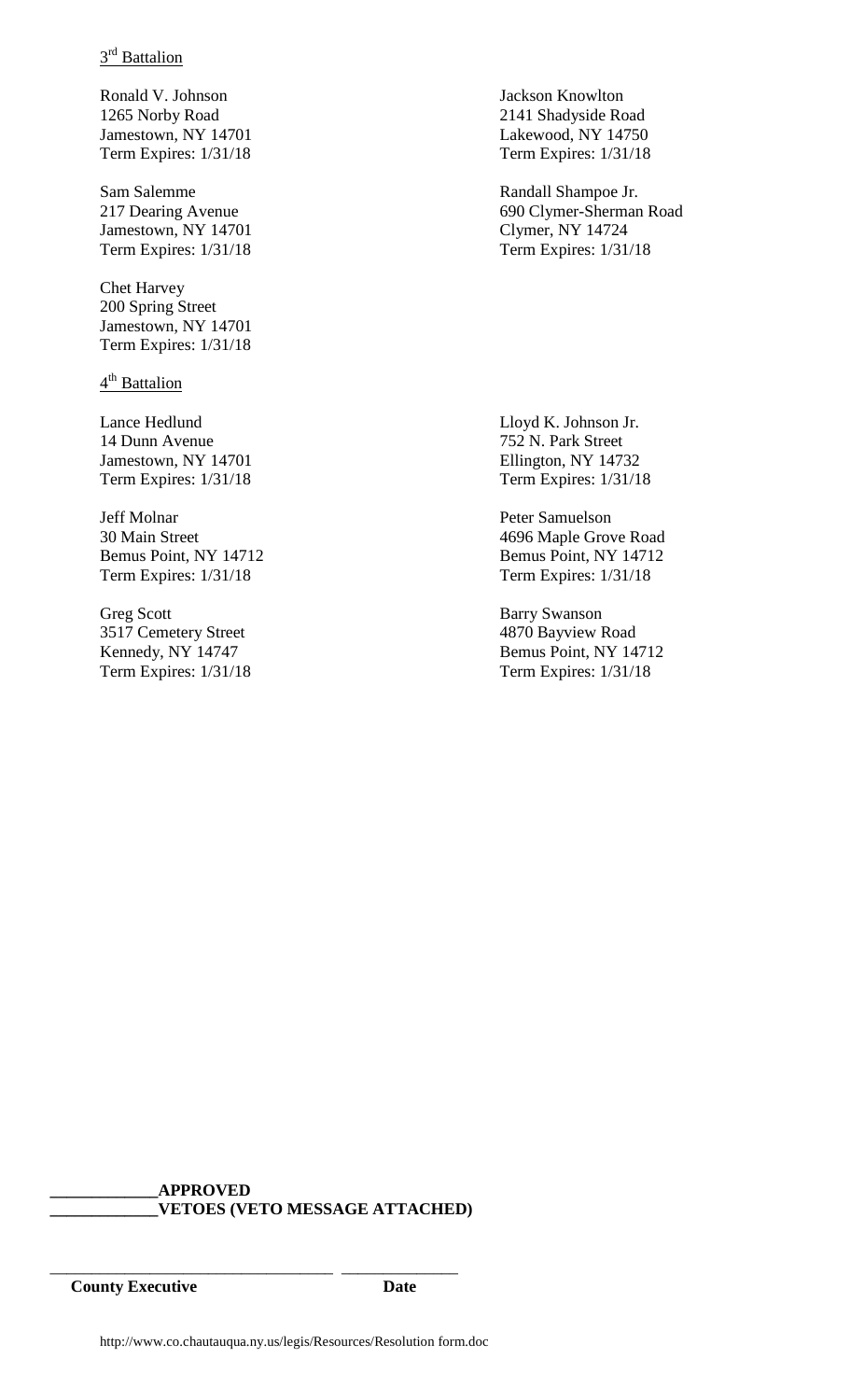

**TITLE:** 2016 Hazardous Materials Grant Program

**BY:** Public Safety and Audit & Control Committees:

`

**AT THE REQUEST OF:** County Executive Vincent W. Horrigan:

WHEREAS, the Office of Emergency Services was awarded a Regional Partnership Grant in the amount of \$94,000 under the 2016 Hazmat Grant Program which runs from September 1, 2016 through August 31, 2019; and

WHEREAS, the 2016 Hazmat Grant is a Regional Partnership Grant which includes Hazmat teams from Chautauqua, Cattaraugus, Allegany and Seneca Nation of Indians; and

WHEREAS, Resolution 248-16 authorized the County Executive to sign and accept the Homeland Security HazMat Grant Program, now therefore be it

RESOLVED, That the Director of Finance is hereby directed to make the following 2016 budgetary changes:

| INCREASE APPROPRIATION ACCOUNT:  |          |
|----------------------------------|----------|
| Equipment – HazMat               | \$60,447 |
|                                  |          |
| <b>INCREASE REVENUE ACCOUNT:</b> |          |
| Federal Aid – Homeland Security  | \$60,447 |
|                                  |          |

**\_\_\_\_\_\_\_\_\_\_\_\_\_APPROVED \_\_\_\_\_\_\_\_\_\_\_\_\_VETOES (VETO MESSAGE ATTACHED)**

\_\_\_\_\_\_\_\_\_\_\_\_\_\_\_\_\_\_\_\_\_\_\_\_\_\_\_\_\_\_\_\_\_\_ \_\_\_\_\_\_\_\_\_\_\_\_\_\_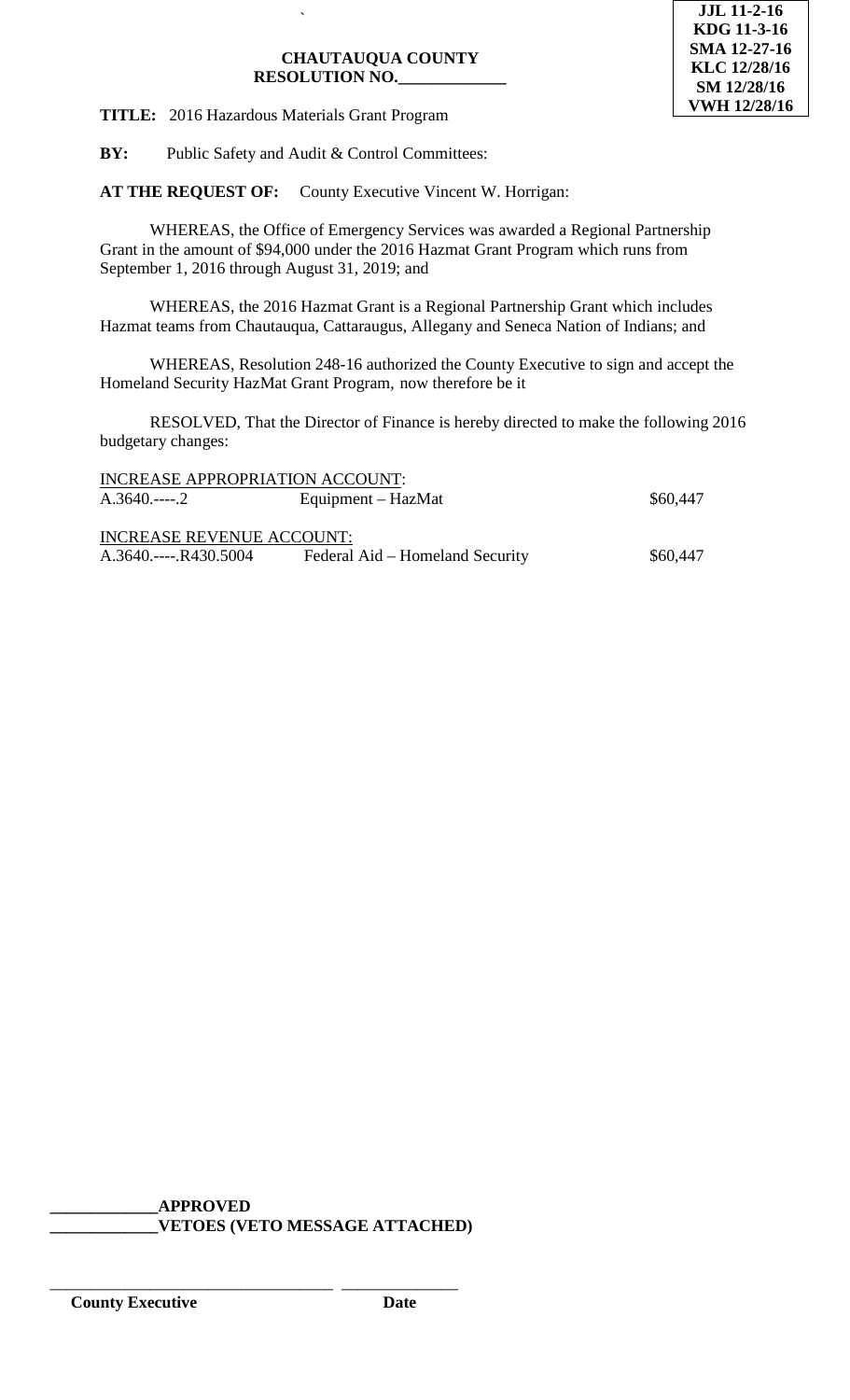**TITLE:** Close Capital Project H.3110.511

**BY:** Public Safety and Audit & Control Committees:

**AT THE REQUEST OF:** County Executive Vincent W. Horrigan:

WHEREAS, Resolution 152-91 designated the balance of proceeds from the sale of one Hiller 12E helicopter for the repair and upkeep of County helicopters and established a separate account for such purpose; and

WHEREAS, these and subsequent proceeds also designated for the repair and upkeep of County helicopters are included in capital project H.3110.511; and

WHEREAS, the unspent balance in account H.3110.511 at the end of 2016 is \$38,095; and

WHEREAS, this account can now be closed and a new account established at such time additional repairs are necessary; now therefore be it

RESOLVED, That the Director of Finance close out account H.3110.511 for any further expenditures as of the year ending December 31, 2016 and begin capitalization as necessary; and be it further

RESOLVED, That, upon completion of audit and reconciliation of accounts that the Director of Finance is authorized to defer and designate the balance of proceeds from the sale of equipment in account H.3110.511 for future repairs and upkeep of County helicopters and any other surplus or deficit be adjusted to the appropriate Fund or Reserve for Capital.

**\_\_\_\_\_\_\_\_\_\_\_\_\_APPROVED \_\_\_\_\_\_\_\_\_\_\_\_\_VETOES (VETO MESSAGE ATTACHED)**

\_\_\_\_\_\_\_\_\_\_\_\_\_\_\_\_\_\_\_\_\_\_\_\_\_\_\_\_\_\_\_\_\_\_ \_\_\_\_\_\_\_\_\_\_\_\_\_\_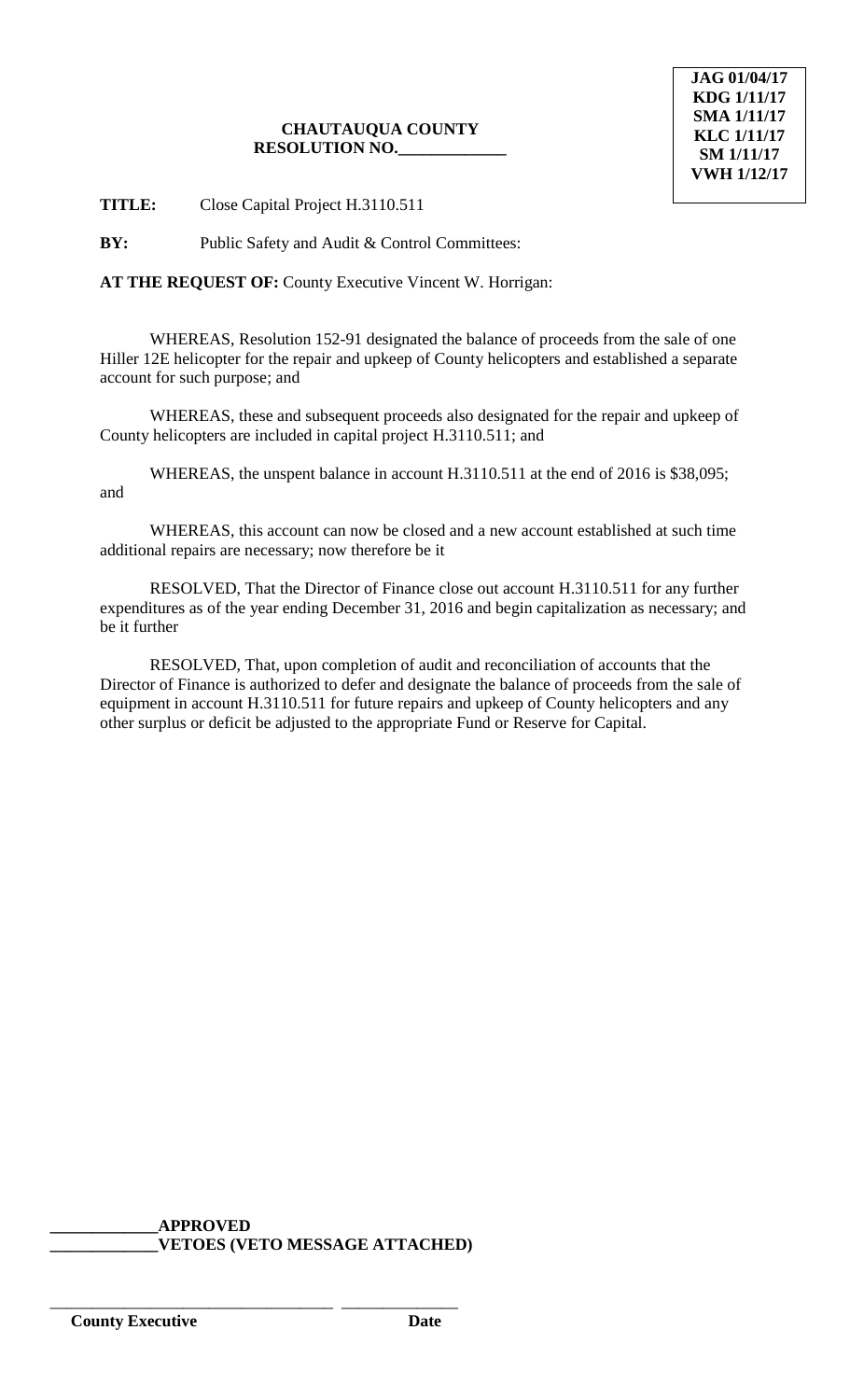**TITLE:** Reallocate Budget and Adjust Revenue and Appropriation Accounts to Consolidate Grant Awards into One Sub-Department

**BY:** Public Safety and Audit & Control Committees:

**AT THE REQUEST OF:** County Executive Vincent W. Horrigan:

WHEREAS, the Chautauqua County Office of the Sheriff receives numerous grants each year and it would be advantageous to consolidate all grant awards into one sub-department; and

WHEREAS, some grants were awarded after the 2017 budget was adopted; now therefore be it

RESOLVED, That the Director of Finance is hereby authorized and directed to make the following changes to the 2017 Budget.

INCREASE APPROPRIATION ACCOUNTS:

| A.3110.GRNT.1                     | Personal Services - Sheriff Grants        | \$                 | 118,440 |
|-----------------------------------|-------------------------------------------|--------------------|---------|
| A.3110.GRNT.8                     | <b>Employee Benefits - Sheriff Grants</b> | \$                 | 34,484  |
| A.3110.GRNT.3                     | <b>Equipment - Sheriff Grants</b>         | \$                 | 113,181 |
| A.3110.GRNT.4                     | <b>Contractual - Sheriff Grants</b>       | \$                 | 200,624 |
|                                   |                                           | $\mathbf{\hat{S}}$ | 466,729 |
| DECREASE APPROPRIATION ACCOUNTS:  |                                           |                    |         |
| $A.3110.---.1$                    | Personal Services - Sheriff               | \$                 | 41,135  |
| $A.3110---8$                      | <b>Employee Benefits - Sheriff</b>        | \$                 | 1,483   |
| $A.3315.---1$                     | Personal Services - STOP-DWI              | \$                 | 14,852  |
| $A.3110---.4$                     | Contractual - Sheriff                     | $\mathsf{\$}$      | 13,082  |
| A.3315.----.4                     | Contractual - STOP-DWI                    | \$                 | 17,733  |
|                                   |                                           | $\mathsf{\$}$      | 88,285  |
| <b>INCREASE REVENUE ACCOUNTS:</b> |                                           |                    |         |
| A.3110.GRNT.R438.9BMB             | Federal Aid - Bomb Detection              | \$                 | 201,086 |
| A.3110.GRNT.R338.9000             | NYS Aid - Other Public Safety             | \$                 | 10,692  |
|                                   | Federal Aid - Explosive Detection         |                    |         |
| A.3110.GRNT.R438.9K9T             | Canine Team                               | \$                 | 20,000  |
|                                   | NYS Aid - Other Public Safety: Live       |                    |         |
| A.3110.GRNT.R438.9LVS             | Scan                                      | \$                 | 46,800  |
| A.3110.GRNT.R438.9OSG             | Federal Aid - Operation Stone Garden      | \$                 | 95,362  |
| A.3110.GRNT.R438.9PSC             | Federal Aid - Port Security               | \$                 | 37,089  |
| A.3110.GRNT.R432.0000             | Federal Aid - Crime Control               | \$                 | 26,700  |
| A.3110.GRNT.R438.9000             | Federal Aid - Other Public Safety Aid     | \$                 | 29,000  |
|                                   |                                           | \$                 | 466,729 |
| DECREASE REVENUE ACCOUNTS:        |                                           |                    |         |
| A.3315.R338.9000                  | NYS Aid - Other Public Safety             | \$                 | 32,585  |
| A.3110.R432.0000                  | Federal Aid - Crime Control               | \$                 | 26,700  |
| A.3110.R438.9000                  | Federal Aid - Other Public Safety Aid     | \$                 | 29,000  |
|                                   |                                           | \$                 | 88,285  |

### **\_\_\_\_\_\_\_\_\_\_\_\_\_APPROVED \_\_\_\_\_\_\_\_\_\_\_\_\_VETOES (VETO MESSAGE ATTACHED)**

\_\_\_\_\_\_\_\_\_\_\_\_\_\_\_\_\_\_\_\_\_\_\_\_\_\_\_\_\_\_\_\_\_\_ \_\_\_\_\_\_\_\_\_\_\_\_\_\_

**County Executive Date**